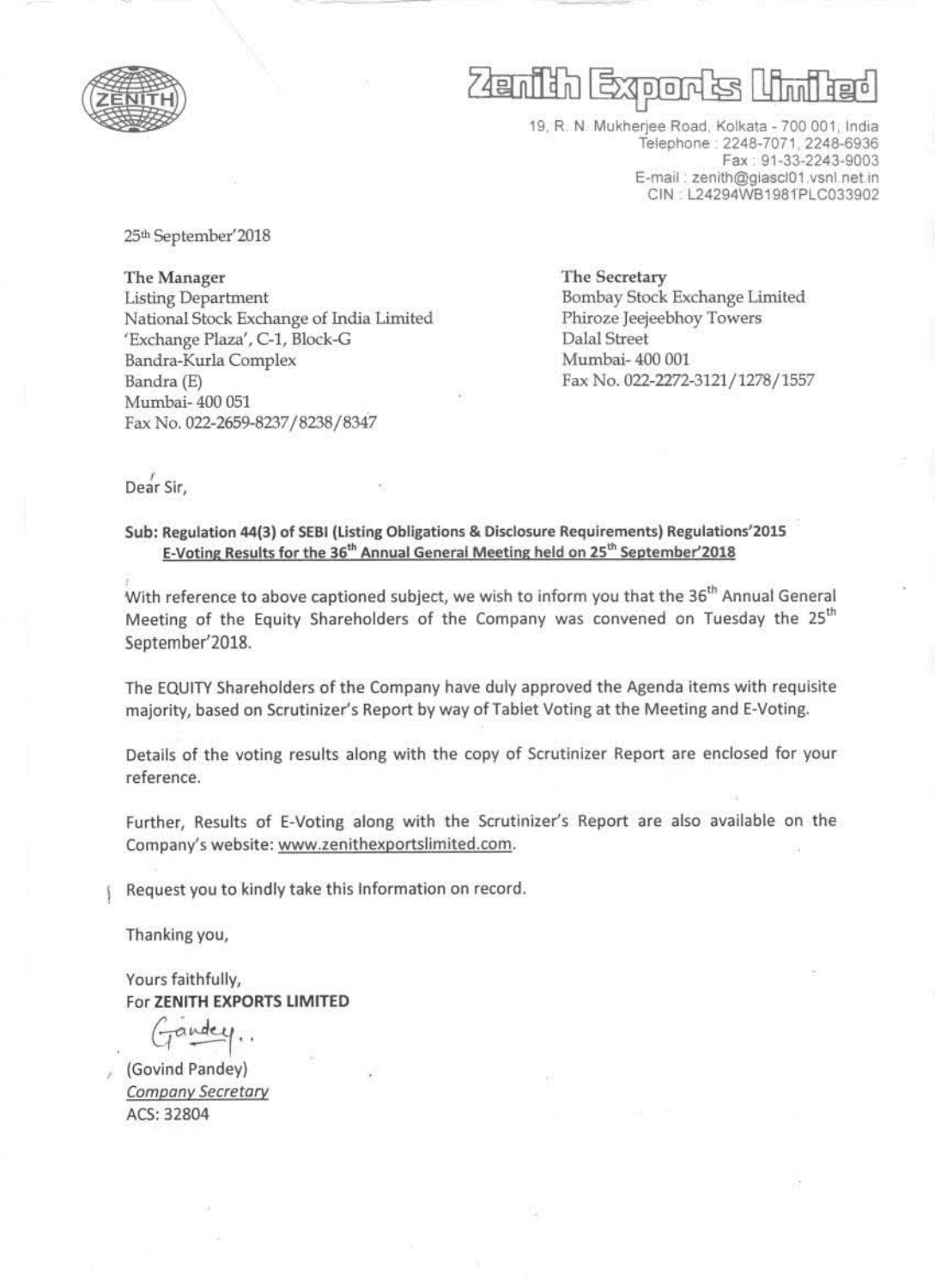

 $_{\rm nr}$  $\Rightarrow$ r

 $\sim$ 

|                                                                    | <b>ZENITH EXPORTS LIMITED</b>                                                                     |                       |                       |
|--------------------------------------------------------------------|---------------------------------------------------------------------------------------------------|-----------------------|-----------------------|
|                                                                    |                                                                                                   |                       |                       |
|                                                                    | Disclosure of voting results by listed entities in terms of Clause 44(3) of the Listing Agreement |                       |                       |
|                                                                    | Date of the AGM                                                                                   |                       | 25.09.2018            |
| Total number of shareholders on Cut-off date 18.09.2018            | 1761                                                                                              |                       |                       |
| proxy:                                                             | No. of Shareholders present in the meeting either in person or through                            |                       |                       |
|                                                                    | <b>Promoters and Promoter Group</b>                                                               |                       | $\Omega$              |
| Public                                                             |                                                                                                   |                       | 38                    |
| No.of Shareholders attended the meeting through Video Conferencing |                                                                                                   |                       |                       |
|                                                                    | <b>Promoters and Promoter Group</b>                                                               |                       | <b>Not Applicable</b> |
| Public                                                             |                                                                                                   | <b>Not Applicable</b> |                       |

o.

the Co

¥

 $\lambda$ 

 $\chi_{\rm i}$ 

 $\mathcal{C}$ 

 $\sim$ 

 $\bar{v}$ 

 $\frac{1}{2}$ 

For Zenith Exports Ltd.

Gendey l.

**Company Secretary** 

19, R. N. Mukherjee Road, Kolkata - 700 001, India<br>Telephone : 2248-7071, 2248-8936<br>Fax: 19: 2243-9003<br>E-mali : zentin@giascl01.vsnl.net.in<br>CIN: L24294WB1981PLC033902 **Band Band Band** 昌 旭

 $\alpha$ 

96

u.

 $\mathbb{R}^3$ ü,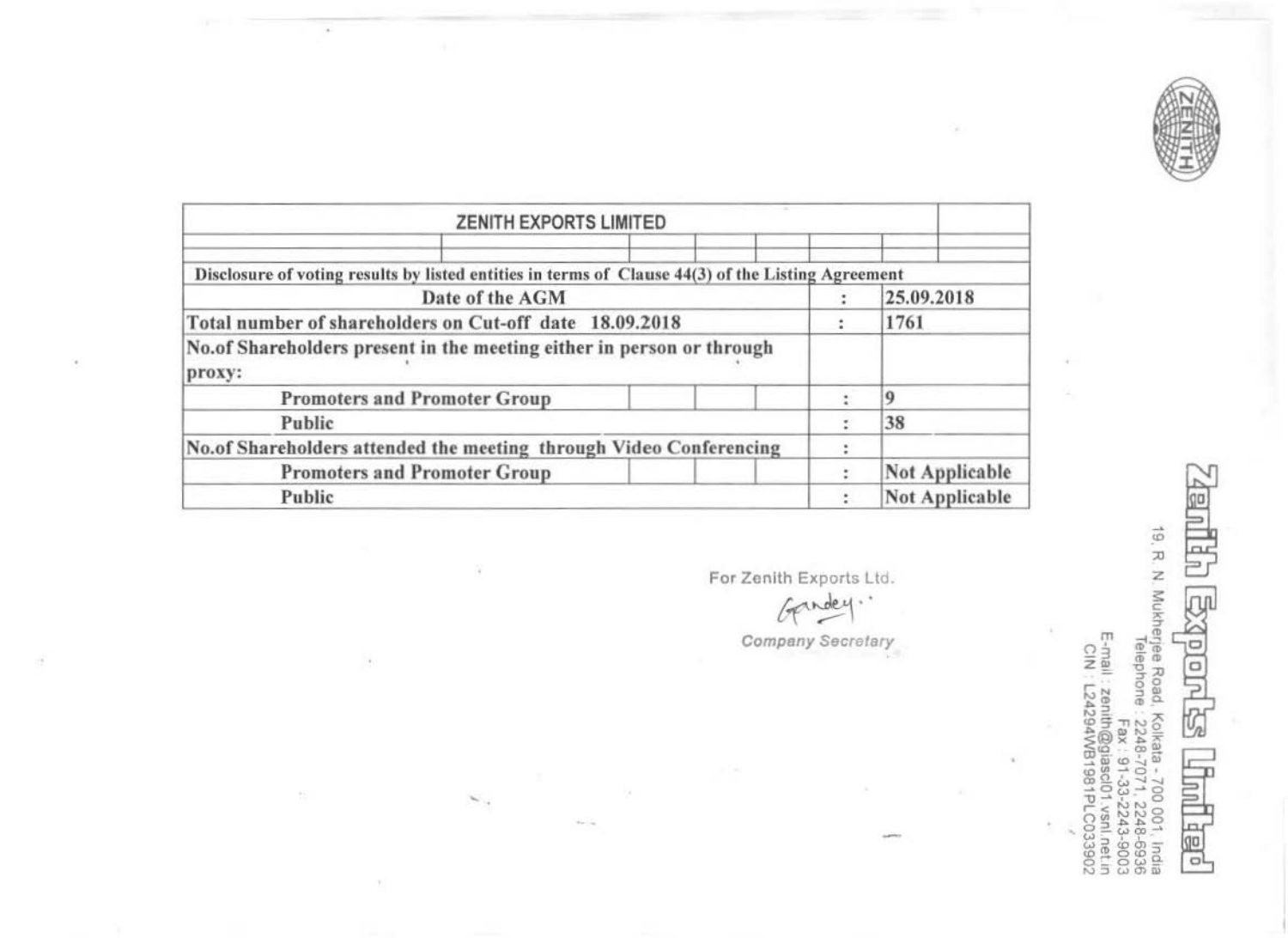

#### Details of Agenda :

 $\sim$ 

×

 $\mathbf{r}$ 

× G

Resolution No: 1 - To Receive, consider and adopt the Audited statement of Prafis & Loss for the year ended 31st March 2018 and the Balance sheet as at that date together with the Report of Board of Directors and Auditors thereon.

 $\sim$   $\sim$ 

| Resolution regulred (Ordinary/Special)             | Ordinary |  |
|----------------------------------------------------|----------|--|
| Whether Promoter/ Promoter group are interested in | No       |  |
| the agenda/ resolution ?                           |          |  |

| Category<br>÷               | Mode of Voting<br>w                  | No.of shares<br>held<br>(1) | No.of votes<br>polled<br>(2) | % of Votes<br>Polled on<br>outstandin<br>g shares<br>$(3)$ =<br>HEALE*1<br>CO | No.of Votes -<br>In favour<br>(4)<br>× | No.of<br>Votes<br>against<br>(5) | % of Votes in<br>favour on votes<br>polled<br>(6)={{4)/{2}}*100 | % of Votes<br>against on<br>wotes.<br>polled<br>$[7] - [[5]/[2]]$<br>*100 |
|-----------------------------|--------------------------------------|-----------------------------|------------------------------|-------------------------------------------------------------------------------|----------------------------------------|----------------------------------|-----------------------------------------------------------------|---------------------------------------------------------------------------|
| Promoter and Promoter Group | E-Voting                             |                             | 2791456                      | 100.00                                                                        | 2791456                                |                                  | 100.00                                                          | 0.00                                                                      |
|                             | Pol<br>Postal Ballot (If applicable) | 2791456                     |                              |                                                                               |                                        |                                  |                                                                 |                                                                           |
|                             | Total                                | 2791456                     | 2791456                      | 100.00                                                                        | 2791456                                | ø                                | 100.00                                                          | 0.00                                                                      |
| Public - Institutions       | E-Voting                             |                             |                              |                                                                               |                                        |                                  |                                                                 |                                                                           |
|                             | Poll                                 |                             |                              |                                                                               |                                        |                                  |                                                                 |                                                                           |
|                             | Postal Ballot (If applicable)        |                             |                              |                                                                               |                                        |                                  |                                                                 |                                                                           |
|                             | Total                                |                             |                              |                                                                               |                                        |                                  |                                                                 |                                                                           |
| Public-Non Institutions     | E-Voting                             |                             | 1991657                      | 76.46                                                                         | 625013                                 | 1366644                          | 31.38                                                           | 68.62                                                                     |
|                             | Poll                                 | 2604794                     |                              |                                                                               |                                        |                                  |                                                                 |                                                                           |
|                             | Postal Ballot (if applicable)        |                             |                              |                                                                               |                                        |                                  |                                                                 |                                                                           |
|                             | Total                                | 2604794                     | 1991657                      | 76.46                                                                         | 625013                                 | 1366644                          | 31.38                                                           | 68.62                                                                     |
| Total                       |                                      | 5396250                     | 4783113                      | 88.64                                                                         | 3416469                                | 1366644                          | 71.43                                                           | 28.57                                                                     |

For Zenith Exports Ltd.<br>Candey.<br>Company Secretary

19, R N Mukherjee Road, Kolkata - 700 001, India<br>Legi San 2248-7071, 2248-8936<br>September - 2248-7071, 2243-8003<br>E-mail : zentin@glasci01 vsnl.net.in<br>E-mail : zentin@glasci01 vsnl.net.in

10  $\Box$ go  $ol$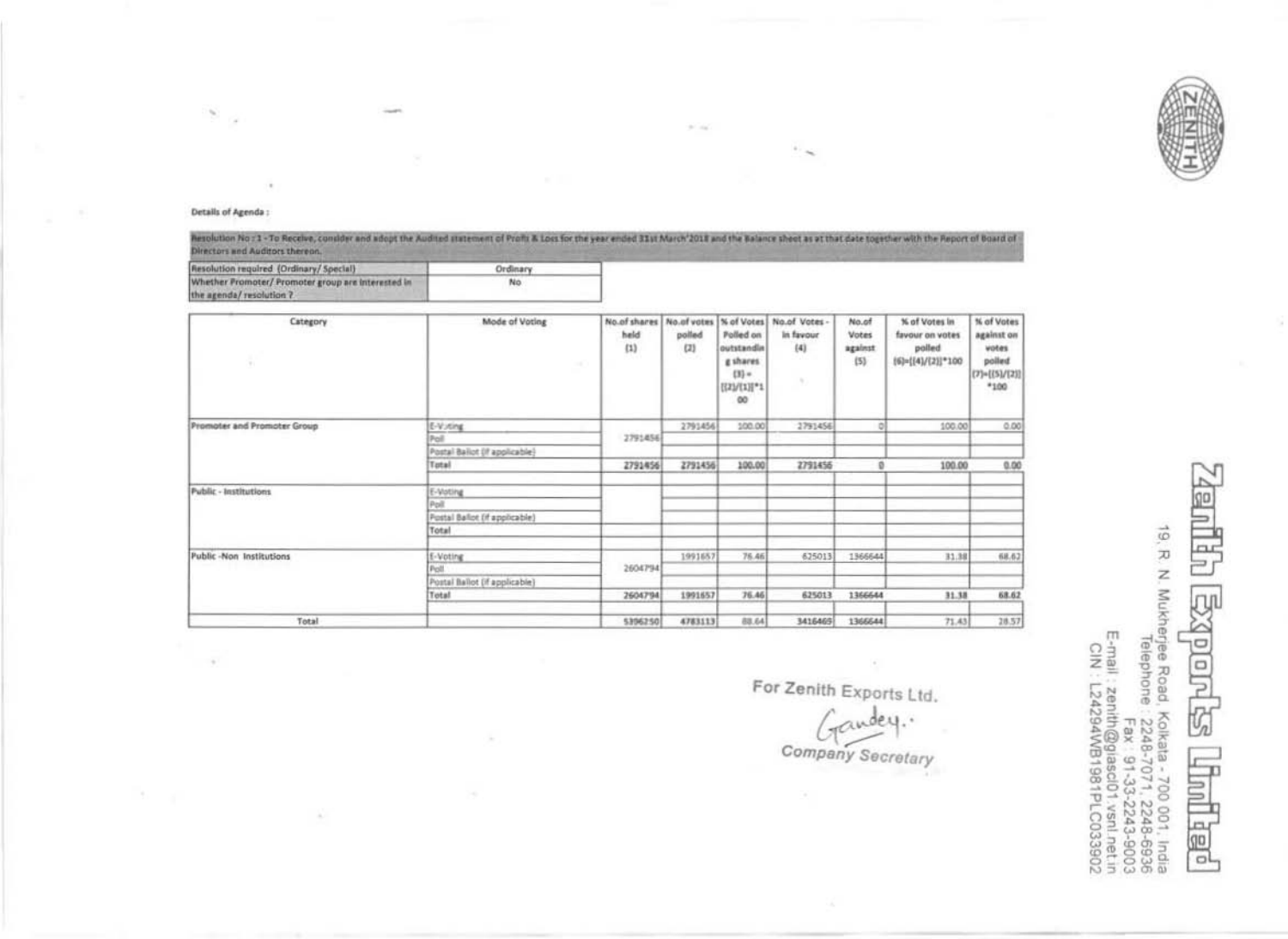

| Resolution No : 2 -To appoint a director in place of Mr. Sunendra Kumar Loyalka (DIN:00006232) who retires by colation and baing eligible offers himself for re-appointment.<br>Resolution required (Onlinery/ Special) | Ordinary                      |                             |               |                                                                     |                                                              |                                  |                                                                 |                                                                            |
|-------------------------------------------------------------------------------------------------------------------------------------------------------------------------------------------------------------------------|-------------------------------|-----------------------------|---------------|---------------------------------------------------------------------|--------------------------------------------------------------|----------------------------------|-----------------------------------------------------------------|----------------------------------------------------------------------------|
| Whether Promoter/ Promoter group are Interested in<br>the agenda/ resolution ?                                                                                                                                          | YES.                          |                             |               |                                                                     |                                                              |                                  |                                                                 |                                                                            |
| Category<br>$\mathbb{R}^n$                                                                                                                                                                                              | Mode of Voting                | No.of shares<br>held<br>(1) | polled<br>(2) | Polled on<br>outstandin<br>g shares<br>$(3)$ =<br>[[2]/[1][*1<br>00 | No.of votes   % of Votes   No.of Votes -<br>in favour<br>(4) | No.of<br>Votes<br>against<br>(5) | % of Votes In<br>favour on votes<br>pulled<br> 53m{ 4]/[2] *100 | % of Votes<br>against on<br>votes<br>polled<br>$(7) = {(5)/(2)}$<br>$*100$ |
| Promoter and Promoter Group                                                                                                                                                                                             | E-Voting                      |                             | 2791456       | 100.00                                                              | 1791456                                                      |                                  | 100.00                                                          | 0.00                                                                       |
|                                                                                                                                                                                                                         | Poll                          | 2791456                     |               |                                                                     |                                                              |                                  |                                                                 |                                                                            |
|                                                                                                                                                                                                                         | Postal Ballot (if applicable) |                             |               |                                                                     |                                                              |                                  |                                                                 |                                                                            |
|                                                                                                                                                                                                                         | Total                         | 2791456                     | 2791456       | 100.00                                                              | 2791456                                                      |                                  | 100.00                                                          | 0.00                                                                       |
| Public - Institutions                                                                                                                                                                                                   | E-Voting                      |                             |               |                                                                     |                                                              |                                  |                                                                 |                                                                            |
|                                                                                                                                                                                                                         | <b>Poli</b>                   |                             |               |                                                                     |                                                              |                                  |                                                                 |                                                                            |
|                                                                                                                                                                                                                         | Postal Ballot (if applicable) |                             |               |                                                                     |                                                              |                                  |                                                                 |                                                                            |
|                                                                                                                                                                                                                         | Total                         |                             |               |                                                                     |                                                              |                                  |                                                                 |                                                                            |
| Public -Non Institutions                                                                                                                                                                                                | E-Voting                      |                             | 1991657       | 76.46                                                               | 625013                                                       | 1366644                          | 31.38                                                           | 68.62                                                                      |
|                                                                                                                                                                                                                         | <b>Poll</b>                   | 2604794                     |               |                                                                     |                                                              |                                  |                                                                 |                                                                            |
|                                                                                                                                                                                                                         | Postal Ballot (if applicable) |                             |               |                                                                     |                                                              |                                  |                                                                 |                                                                            |
|                                                                                                                                                                                                                         | Total                         | 2604794                     | 1991657       | 76.46                                                               | 625013                                                       | 1366644                          | 31.38                                                           | 68.62                                                                      |
| Total                                                                                                                                                                                                                   |                               | 5396250                     | 4783113       | 88.64                                                               | 3416469                                                      | 1366644                          | 71.43                                                           | 28.57                                                                      |

 $-100$ 

 $\tau$ 

 $\mathcal{G}_{\mathcal{H}}$  $\alpha$ 

¥,

×.

×,

 $\alpha$ 

For Zenith Exports Ltd.<br>Gandey.

Company Secretary

**Good Shop** 19, R. N. Mukherjee Road, Kolkata - 700 001, India<br>Telephone : 2248-7071, 2248-6936<br>E-mail : zenith@giascl01.vsnl.net.in<br>CIN : L24294WB1981PLC033902<br>CIN : L24294WB1981PLC033902 **Explored ES Trid ked**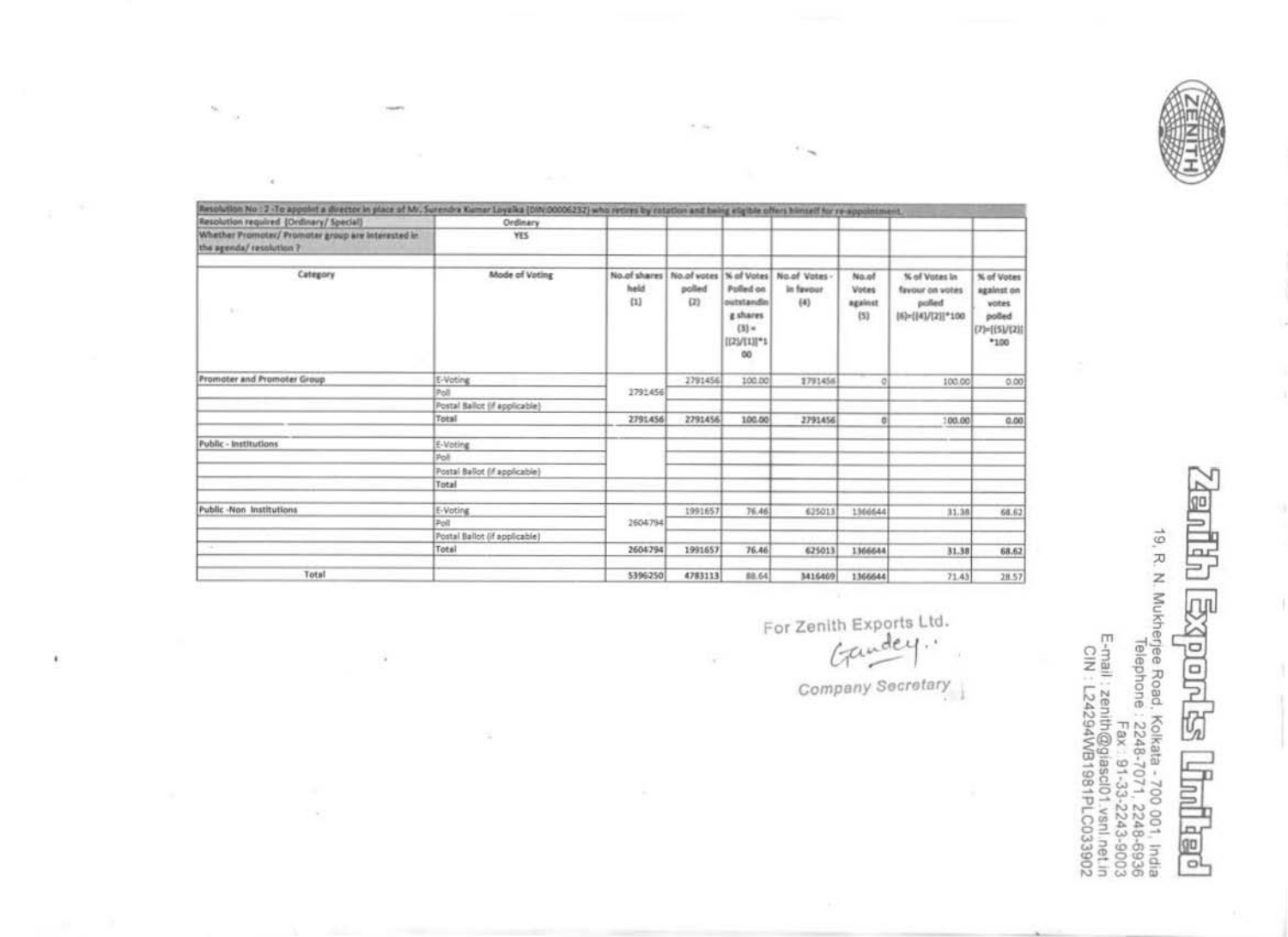

| Resolution No : 3 -Re-appointment of Mr. Surendra Komar Loyalka (DIN: 00006232), AS MANAGING DIRECTOR. |                               |                             |                              |                                                                                 |                                 |                                         |                                                                                  |                                                                              |
|--------------------------------------------------------------------------------------------------------|-------------------------------|-----------------------------|------------------------------|---------------------------------------------------------------------------------|---------------------------------|-----------------------------------------|----------------------------------------------------------------------------------|------------------------------------------------------------------------------|
| Resolution required (Ordinary/ Special)                                                                | Ordinary                      |                             |                              |                                                                                 |                                 |                                         |                                                                                  |                                                                              |
| Whether Promoter/ Promoter group are interested in<br>the agenda/ resolution ?                         | YES.                          |                             |                              |                                                                                 |                                 |                                         |                                                                                  |                                                                              |
| Category<br>х.                                                                                         | Mode of Voting                | No.of shares<br>held<br>(1) | No.of votes<br>polled<br>(2) | % of Votes<br>Polled on<br>outstandin<br>githares<br>$(3) =$<br>HZV(1)]*1<br>DO | No.of Votes<br>In favour<br>(4) | No.of<br><b>Votes</b><br>against<br>(5) | % of Votes in<br>favour on votes<br>polled<br>${6}{\approx}$ ( ${4}{}/[2)]$ *100 | % of Votes<br>against on<br>votes<br>polled<br>$(7)$ = $[(5)/(2)]$<br>$*100$ |
| Promoter and Promoter Group                                                                            | E-Voting                      |                             | 2791456                      | 100.00                                                                          | 2791456                         |                                         | 100.00                                                                           | 0.00                                                                         |
|                                                                                                        | Poll                          | 2791456                     |                              |                                                                                 |                                 |                                         |                                                                                  |                                                                              |
|                                                                                                        | Postal Ballot (if applicable) |                             |                              |                                                                                 |                                 |                                         |                                                                                  |                                                                              |
|                                                                                                        | Tetal                         | 2791456                     | 2791456                      | 100.00                                                                          | 2791456                         | ō                                       | 100.00                                                                           | 0.00                                                                         |
| <b>Public - Institutions</b>                                                                           | E-Voting                      |                             |                              |                                                                                 |                                 |                                         |                                                                                  |                                                                              |
|                                                                                                        | Poli                          |                             |                              |                                                                                 |                                 |                                         |                                                                                  |                                                                              |
|                                                                                                        | Postal Ballot (if applicable) |                             |                              |                                                                                 |                                 |                                         |                                                                                  |                                                                              |
|                                                                                                        | Total                         |                             |                              |                                                                                 |                                 |                                         |                                                                                  |                                                                              |
| Public -Non Institutions                                                                               | E-Voting                      |                             | 1991657                      | 76.46                                                                           | 625013                          | 1366644                                 | 31.38                                                                            | 68.62                                                                        |
|                                                                                                        | Poll                          | 2604794                     |                              |                                                                                 |                                 |                                         |                                                                                  |                                                                              |
|                                                                                                        | Postal Ballot (if applicable) |                             |                              |                                                                                 |                                 |                                         |                                                                                  |                                                                              |
|                                                                                                        | Total                         | 2604794                     | 1991657                      | 76.46                                                                           | 625013                          | 1366644                                 | 31.38                                                                            | 68.62                                                                        |
| Total                                                                                                  |                               | 5396250                     | 4781113                      | 88.64                                                                           | 3416469                         | 1366644                                 | 71.43                                                                            | 28.57                                                                        |

 $\sim$ 

 $\sim$   $\sim$ 

 $\sim$ 

 $\sim$ Ġ,

 $\overline{\phantom{a}}$ 

R

 $\sim$ 

For Zenith Exports Ltd. Company Secretary

19, R. N. Mukherjee Road, Kolkata - 700 001, India<br>Lemai - 2248-5248-5248-5928<br>1909-2243-5248-7248-5003<br>E-mail : zenth@giascl01.vsnl.net.in<br>E-mail : 24294WB1981PLC033902<br>ICN : L24294WB1981PLC033902 **LCU** old  $\overline{r}$ Ψz ≣ plet

go

 $n$ r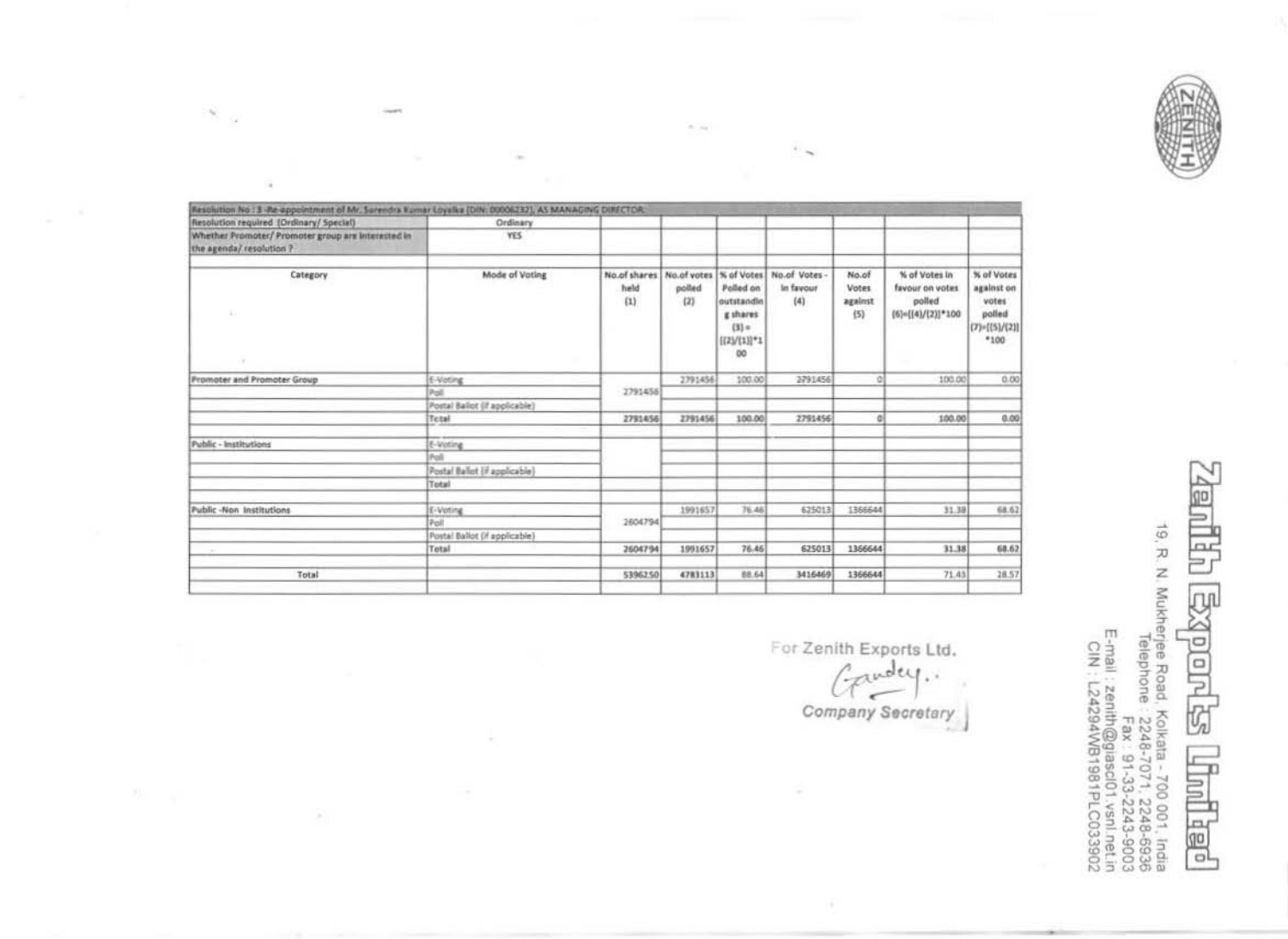| lesblution No : 4 Appointment of Mr. Varun Loyalka (DIN: 07315452) as JOINT MANAGING DIRECTOR |            |
|-----------------------------------------------------------------------------------------------|------------|
| Resolution required (Ordinary/ Special)                                                       | Ordinary   |
| Whether Promoter/ Promoter group are interested in                                            | <b>YES</b> |
| the agental resulation 1                                                                      |            |

 $\widetilde{\mathcal{L}}$ 

 $\mathcal{V}(\mathcal{C})$ ó. ×

 $\alpha_{\rm c}$ r.

G.

 $\mathcal{X}$ 

 $\bar{\imath}$ 

| Category                    | Mode of Voting                | No.of shares<br>held<br>(1) | No.of votes   N of Votes<br>polled<br>(2) | Polled on<br>outstandin<br>g shares<br>$(3) =$<br>((2)/(1)]*1<br>OO | No.of Votes -<br>in favour<br>[4] | No.of<br>Votes<br>against<br>(5) | % of Votes in<br>favour on votes<br>polled<br>(6)=[(4)/(2)]*100 | % of Votes<br>against on<br>votes<br>polled.<br>$(7)$ = $[(5)/[2]$<br>$*100$ |
|-----------------------------|-------------------------------|-----------------------------|-------------------------------------------|---------------------------------------------------------------------|-----------------------------------|----------------------------------|-----------------------------------------------------------------|------------------------------------------------------------------------------|
| Promoter and Promoter Group | E-Voting                      |                             | 2791456                                   | 100.00                                                              | 2791456                           | O                                | 100.00                                                          | 0.00                                                                         |
|                             | Poli                          | 2791456                     |                                           |                                                                     |                                   |                                  |                                                                 |                                                                              |
|                             | Postal Ballot (if applicable) |                             |                                           |                                                                     |                                   |                                  |                                                                 |                                                                              |
|                             | Total                         | 2791456                     | 2791456                                   | 100.00                                                              | 2791456                           | ō                                | 100.00                                                          | 0.00                                                                         |
| Public - Institutions       | E-Voting                      |                             |                                           |                                                                     |                                   |                                  |                                                                 |                                                                              |
|                             | Poli                          |                             |                                           |                                                                     |                                   |                                  |                                                                 |                                                                              |
|                             | Postal Ballot (if applicable) |                             |                                           |                                                                     |                                   |                                  |                                                                 |                                                                              |
|                             | Total                         |                             |                                           |                                                                     |                                   |                                  |                                                                 |                                                                              |
| Public -Non Institutions    | E-Voting                      |                             | 1991657                                   | 76.46                                                               | 625013                            | 1366644                          | 31.38                                                           | 68.62                                                                        |
|                             | Poll                          | 2604794                     |                                           |                                                                     |                                   |                                  |                                                                 |                                                                              |
|                             | Postal Ballot (if applicable) |                             |                                           |                                                                     |                                   |                                  |                                                                 |                                                                              |
| ×                           | Total                         | 2604794                     | 1991657                                   | 76.46                                                               | 625013                            | 1366644                          | 31.38                                                           | 68.62                                                                        |
| Total                       |                               | 5396250                     | 4783113                                   | 88.64                                                               | 3416469                           | 1366644                          | 71.43                                                           | 28.57                                                                        |

o.

 $-12.4$ 

For Zenith Exports Ltd. Company Secretary

19, R. N. Mukherjee Road, Kolkata - 700 001, India<br>Telephone : 2248-7071, 2248-6936<br>E-mail : zenth@giascl01 vsnl.net.in<br>CIN : L24294WB1981PLC033902<br>CIN : L24294WB1981PLC033902 ĮОI plole G Þ 旭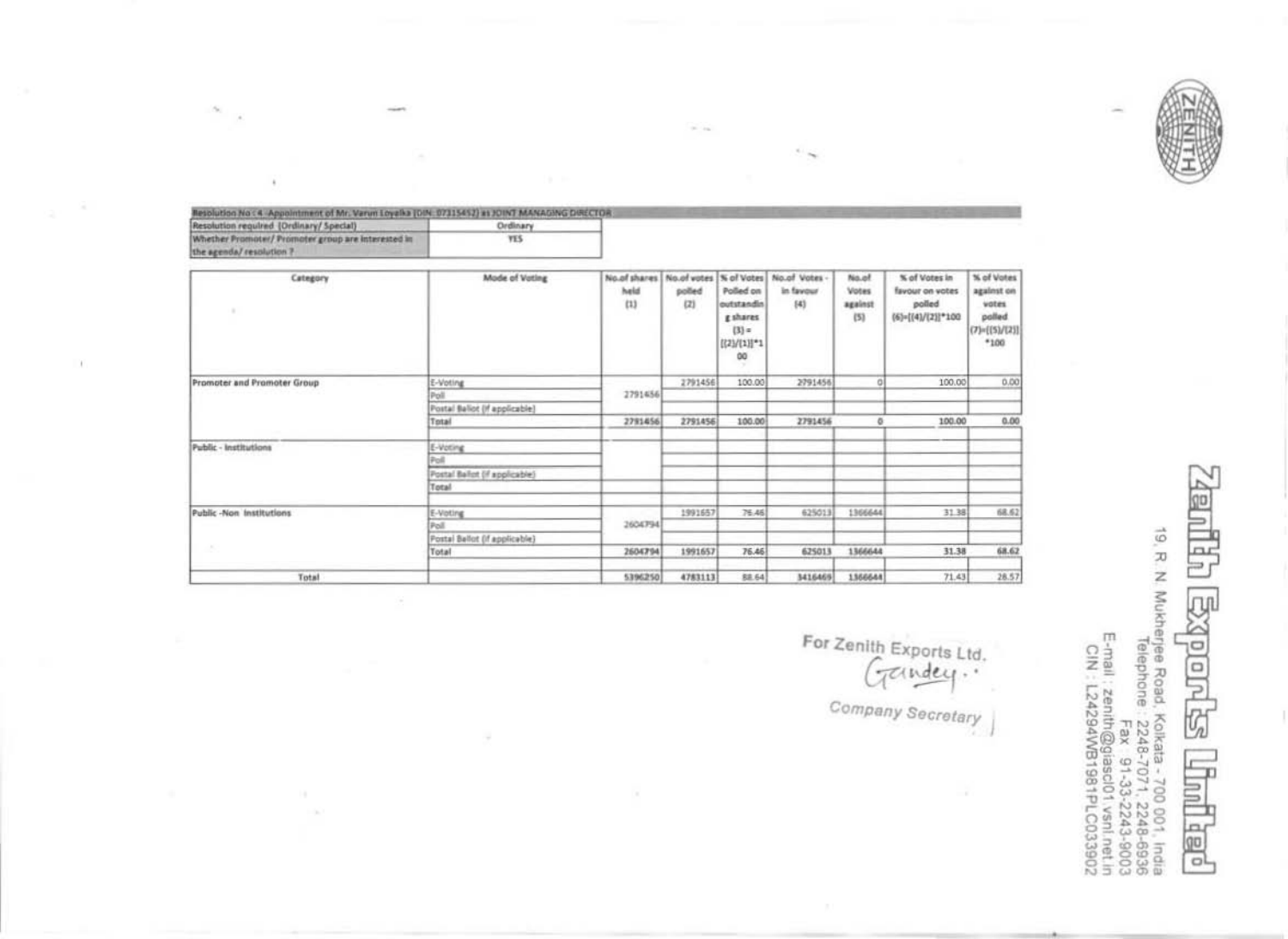B.Com.(H), ACS



## $\mathcal{C}$ <sup>0</sup> A.K. LABH & Co.

**Company Secretaries** 

40. Weston Street, 3rd Floor, Kolkata - 700 013. @ (033) 2221-9381, 4063-0236, Fax: (033) 2221-9381  $(M)$ : 97487-36545 e-mail: asit@aklabh.com / asit.labh1@gmail.com

Website : www.aklabh.com

## **CONSOLIDATED SCRUTINIZER'S REPORT**

[Pursuant to Section 108 of the Companies Act, 2013 and Rule 20 of the Companies (Management and Administration) Rules, 2014]

The Chairman of the 36<sup>th</sup> Annual General Meeting of **Zenith Exports Limited** 19; R. N. Mukherjee Road Kolkata - 700 001

### Dear Sir.

1, Asit Kumar Labh, Practicing Company Secretary (ACS - 32891 / CP - 14664) was appointed as the scrutinizer in connection with the 36<sup>th</sup> Annual General Meeting of the members of "Zenith Exports Limited" ("Company") held on Tuesday, 25<sup>th</sup> September, 2018 at the Ground Floor. Auditorium of Birla Academy of Art & Culture, 108, Southern Avenue, Kolkata - 700029 at 11:30 A.M. for the purpose of scrutinizing the remote e-voting and voting through physical ballot process in a fair and transparent manner and ascertaining the requisite majority for the said voting as per the provisions of the Companies Act, 2013 and Rule 20 of the Companies (Management and Administration) Rules, 2014, as amended, on the resolutions referred to in this report.

The management of the Company is responsible to ensure the compliance with the requirements of the Companies Act, 2013 and Rules relating to remote e-voting and voting through physical ballot process on the resolutions contained in the Notice of the Annual General Meeting dated 13<sup>th</sup> August, 2018. My responsibility as a scrutinizer for remote e-voting and voting through physical ballots is restricted to make Scrutinizer's Report of the votes cast "in favour" or "against" the resolutions, based on the reports generated from the e-voting system of National Securities Depository Limited (NSDL) and of voting through physical ballots as provided by M/s. C B Management Services (P) Limited, the agencies engaged by the Company to provide remote e-voting / physical ballot facilities.



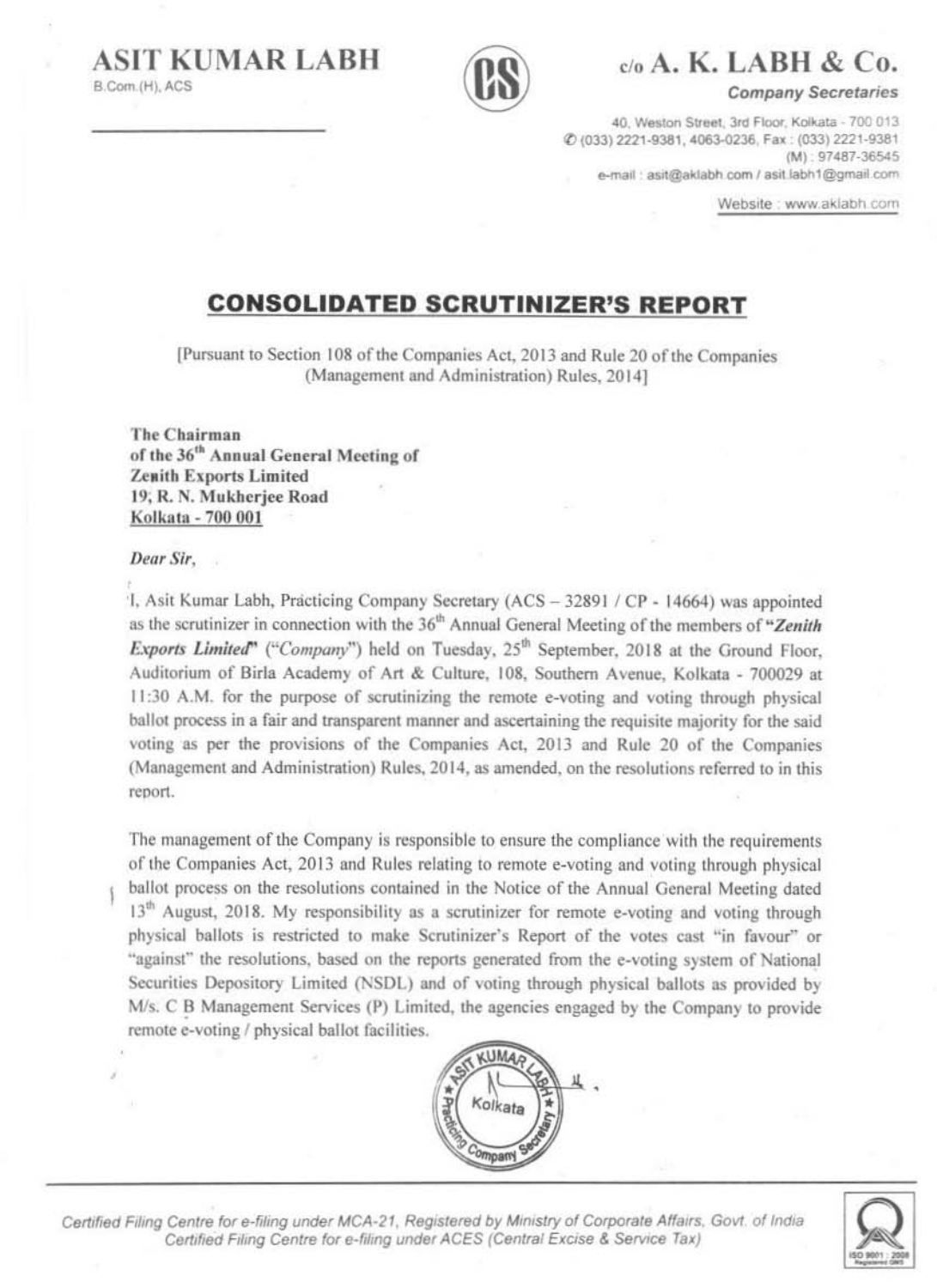



c/o A. K. LABH & Co.

**Company Secretaries** 

40. Weston Street, 3rd Floor, Kolkata - 700 013 C (033) 2221-9381, 4063-0236, Fax: (033) 2221-9381  $(M): 97487 - 36545$ e-mail: asit@aklabh.com / asit.labh1@gmail.com

Website : www.aklabh.com

I submit my report as under:

- 1. The remote e-voting period remained open from 9.00 A.M. IST on Saturday, the 22<sup>nd</sup> September, 2018 up to 5.00 P.M. IST on Monday, the 24<sup>th</sup> September, 2018.
- 2. The Shareholders holding shares as on the "cut off" date, i.e. 18<sup>th</sup> September, 2018 were entitled to vote on the proposed 4 (Four) resolutions as mentioned in the Notice dated 13<sup>th</sup> August, 2018 of the Annual General Meeting of the Company.
- 3. The Company has also distributed the physical ballot forms at the venue of the Annual General Meeting to enable the shareholders to cast the votes physically in case the same has not been casted by them through remote e-voting.
- 4. The locked ballot box was subsequently opened in my presence and poll/ballot papers were diligently scrutinized. The poll/ballot papers were reconciled with the records maintained by the Registrar and Share Transfer Agents of the Company and the authorizations/ proxies lodged with the Company.
- 5. The votes were unblocked on Tuesday, the 25<sup>th</sup> September, 2018 around 01:15 P.M. after the completion of the Annual General Meeting in the presence of two witnesses, namely, Ms. Amrita Sampat, residing at 59, Kalicharan Ghosh Road, Kolkata - 700050 and Ms. Priti Priya Singh, residing at 8/A, Kailash Saha Lane Lane, Kolkata - 700007 who are not in employment of the Company.

6. The ballots which were incomplete and/or which were otherwise found defective have been treated as invalid.

7. The combined result of the remote e-voting [EVEN : 109276] and votes casted through physical ballot papers distributed at the AGM venue are as under:



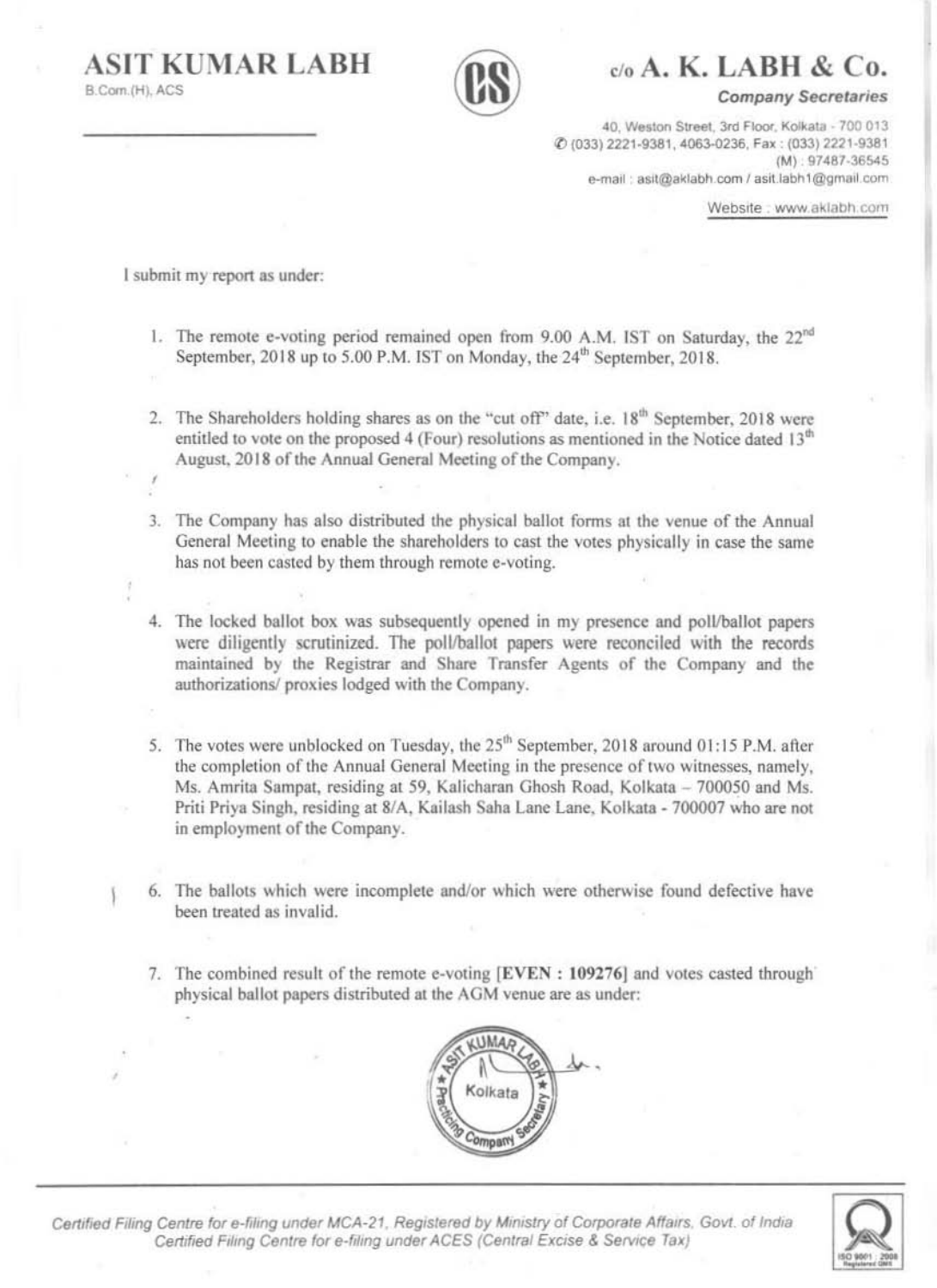**ASIT KUMAR LABH** B.Com.(H), ACS



с/о А. К. LABH & Co.

**Company Secretaries** 

40, Weston Street, 3rd Floor, Kolkata - 700 013 @ (033) 2221-9381, 4063-0236, Fax: (033) 2221-9381  $(M): 97487 - 36545$ e-mail : asit@aklabh.com / asit.labh1@gmail.com

Website : www.aklabh.com

### <4> ORDINARY BUSINESS:

#### a) **Resolution 1**

To receive, consider and adopt the Audited Standalone Financial Statement for the Financial Year ended on 31st March 2018, together with the Reports of the Board of Directors and the Statutory Auditors thereon

(i) Voted in favour of the Resolution:

| % of total<br>number of valid<br>votes cast | Number of votes<br>cast by them | Number of<br><b>Members</b> voted | Mode of voting   |
|---------------------------------------------|---------------------------------|-----------------------------------|------------------|
|                                             | 3416469                         | 63                                | Remote e-voting  |
|                                             | $\circ$                         | 0                                 | Voting by ballot |
| 71.4277%                                    | 3416469                         | 63                                | Total            |

(ii) Voted against the Resolution:

| Mode of voting   | Number of<br><b>Members</b> voted | Number of votes<br>cast by them | % of total<br>number of<br>valid votes<br>cast |
|------------------|-----------------------------------|---------------------------------|------------------------------------------------|
| Remote e-voting  | 11                                | 1366644                         |                                                |
| Voting by ballot | 0                                 | 0                               |                                                |
| Total            | 11                                | 1366644                         | 28.5723%                                       |

(iii) Invalid Votes:



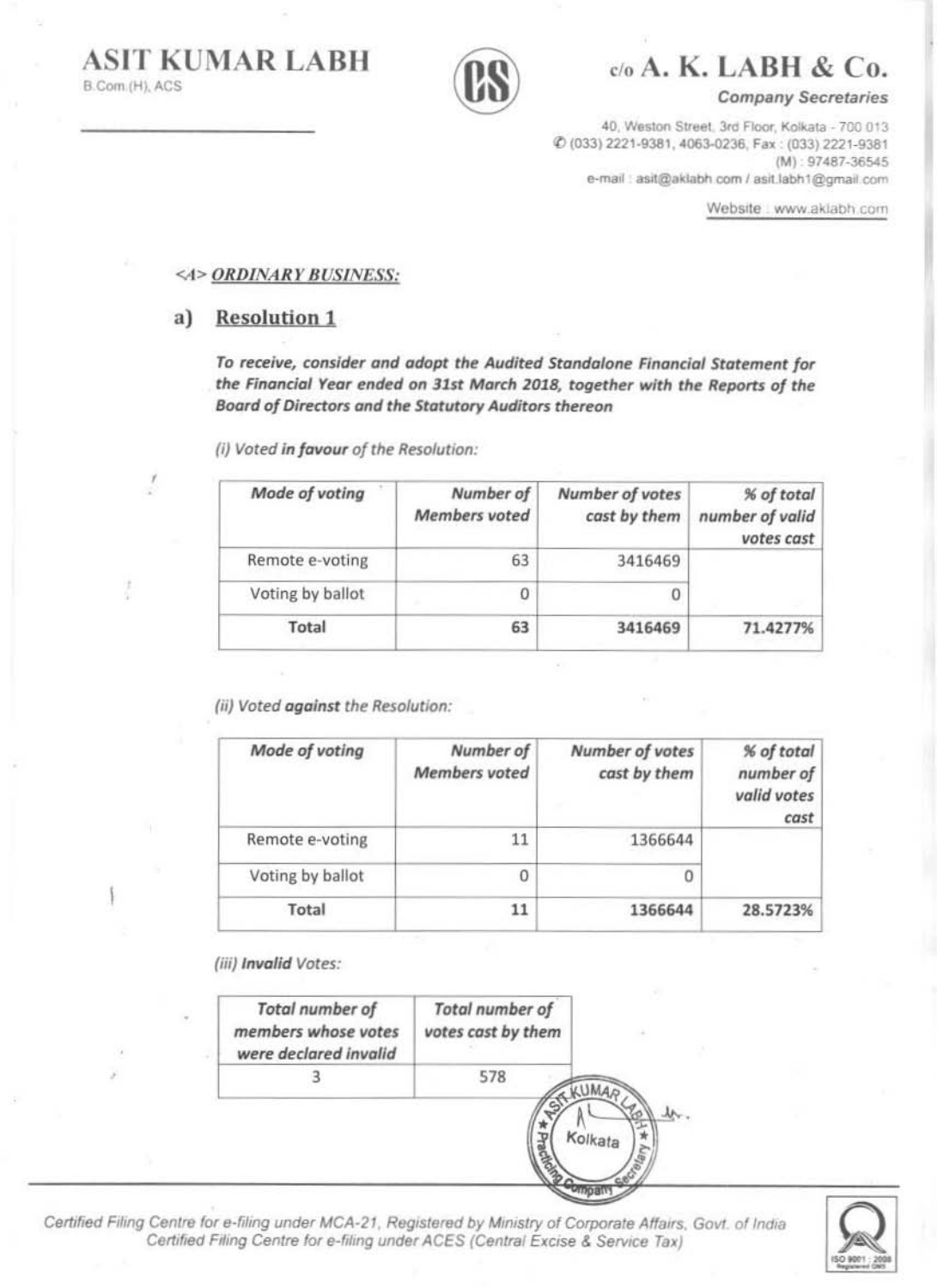**ASIT KUMAR LABH** B.Com.(H), ACS



c/o A. K. LABH & Co.

**Company Secretaries** 

40, Weston Street, 3rd Floor, Kolkata - 700 013 @ (033) 2221-9381, 4063-0236, Fax: (033) 2221-9381 (M): 97487-36545 e-mail: asit@aklabh.com / asit.labh1@gmail.com

Website : www.aklabh.com

#### **Resolution 2** b)

To appoint a director in place of Mr. Surendra Kumar Loyalka (DIN: 00006232) who retires by rotation and being eligible offers himself for re-appointment

(i) Voted in favour of the Resolution:

| Mode of voting<br>52 | Number of<br><b>Members</b> voted | Number of votes<br>cast by them | % of total<br>number of<br>valid votes<br>cast |
|----------------------|-----------------------------------|---------------------------------|------------------------------------------------|
| Remote e-voting      | 63                                | 3416469                         |                                                |
| Voting by ballot     | 0                                 |                                 |                                                |
| Total                | 63<br>M                           | 3416469                         | 71.4277%                                       |

(ii) Voted against the Resolution:

| Mode of voting   | Number of<br><b>Members</b> voted | Number of votes<br>cast by them | % of total<br>number of<br>valid votes<br>cast |
|------------------|-----------------------------------|---------------------------------|------------------------------------------------|
| Remote e-voting  | 11                                | 1366644                         |                                                |
| Voting by ballot | 0                                 | 0                               | ×                                              |
| Total            |                                   | 1366644                         | 28.5723%                                       |

(iii) Invalid Votes:

| <b>Total number of</b><br>members whose votes<br>were declared invalid | <b>Total number of</b><br>votes cast by them |
|------------------------------------------------------------------------|----------------------------------------------|
|                                                                        | 578                                          |



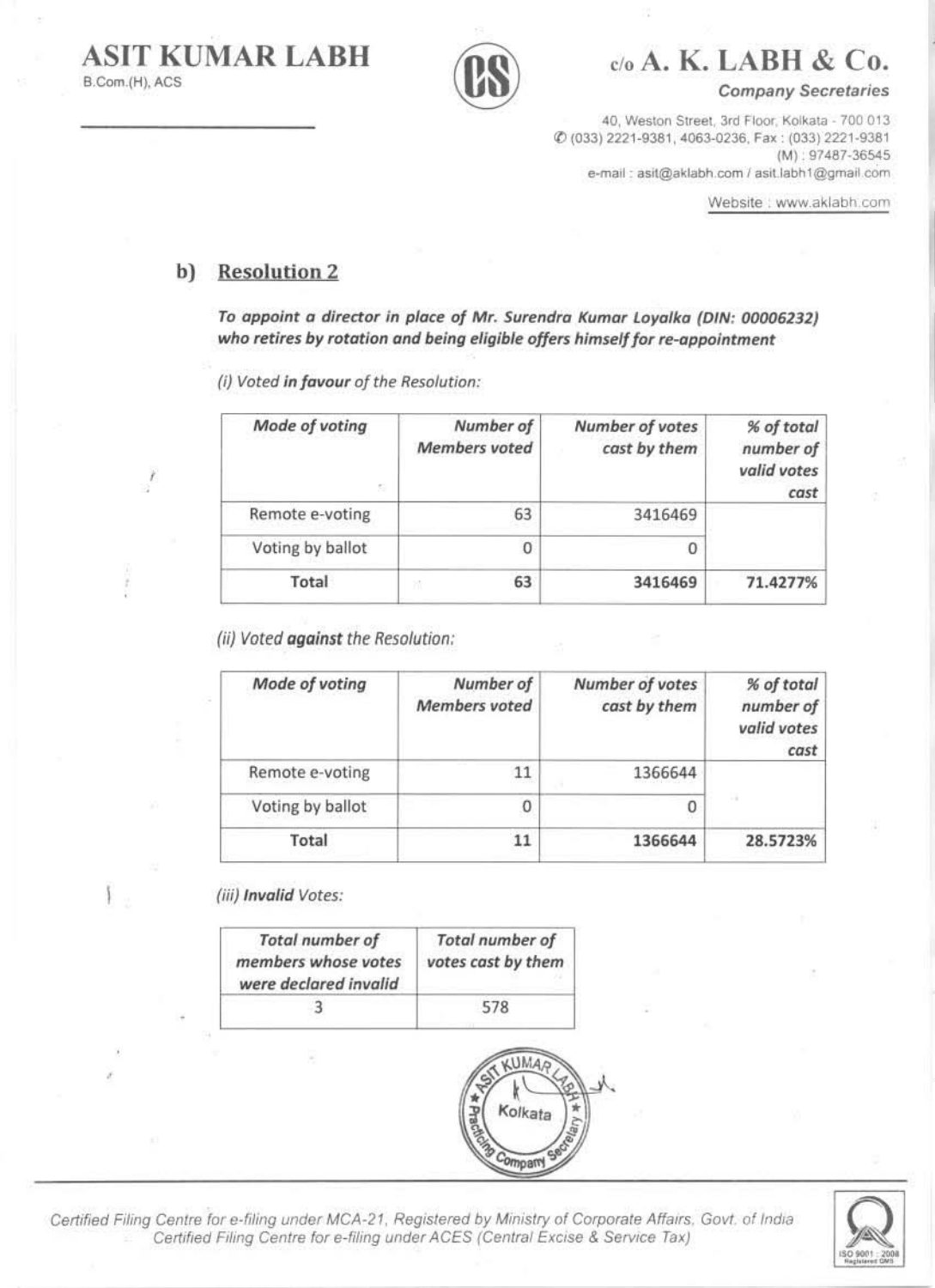**ASIT KUMAR LABH** B.Com.(H), ACS



 $C<sub>0</sub>$  A.K. LABH & C<sub>0</sub>.

**Company Secretaries** 

40, Weston Street, 3rd Floor, Kolkata - 700 013 Ø (033) 2221-9381, 4063-0236, Fax: (033) 2221-9381  $(M) : 97487 - 36545$ e-mail: asit@aklabh.com / asit.labh1@gmail.com

Website : www.aklabh.com

% of total

number of valid votes

71.4277%

 $\overline{0}$ 

3416469

cast

### <4> SPECIAL BUSINESS:

#### **Resolution 3: Ordinary Resolution** c)

Re-appointment of Mr. Surendra Kumar Loyalka (DIN: 00006232) as Managing Director of the Company for a period of 2 years

Mode of voting. Number of Number of votes **Members** voted cast by them Remote e-voting 63 3416469

(i) Voted in favour of the Resolution:

(ii) Voted against the Resolution:

Voting by ballot

Total

| Number of<br><b>Members</b> voted | Number of votes<br>cast by them | % of total<br>number of<br>valid votes<br>cast |
|-----------------------------------|---------------------------------|------------------------------------------------|
|                                   | 1366644                         |                                                |
| 0                                 | 0                               |                                                |
| 11                                | 1366644                         | 28.5723%                                       |
|                                   |                                 |                                                |

 $\bf{0}$ 

63

(iii) Invalid Votes:

| Total number of<br>members whose votes<br>were declared invalid | <b>Total number of</b><br>votes cast by them |
|-----------------------------------------------------------------|----------------------------------------------|
|                                                                 | 578                                          |
|                                                                 | Kolkata                                      |
|                                                                 |                                              |

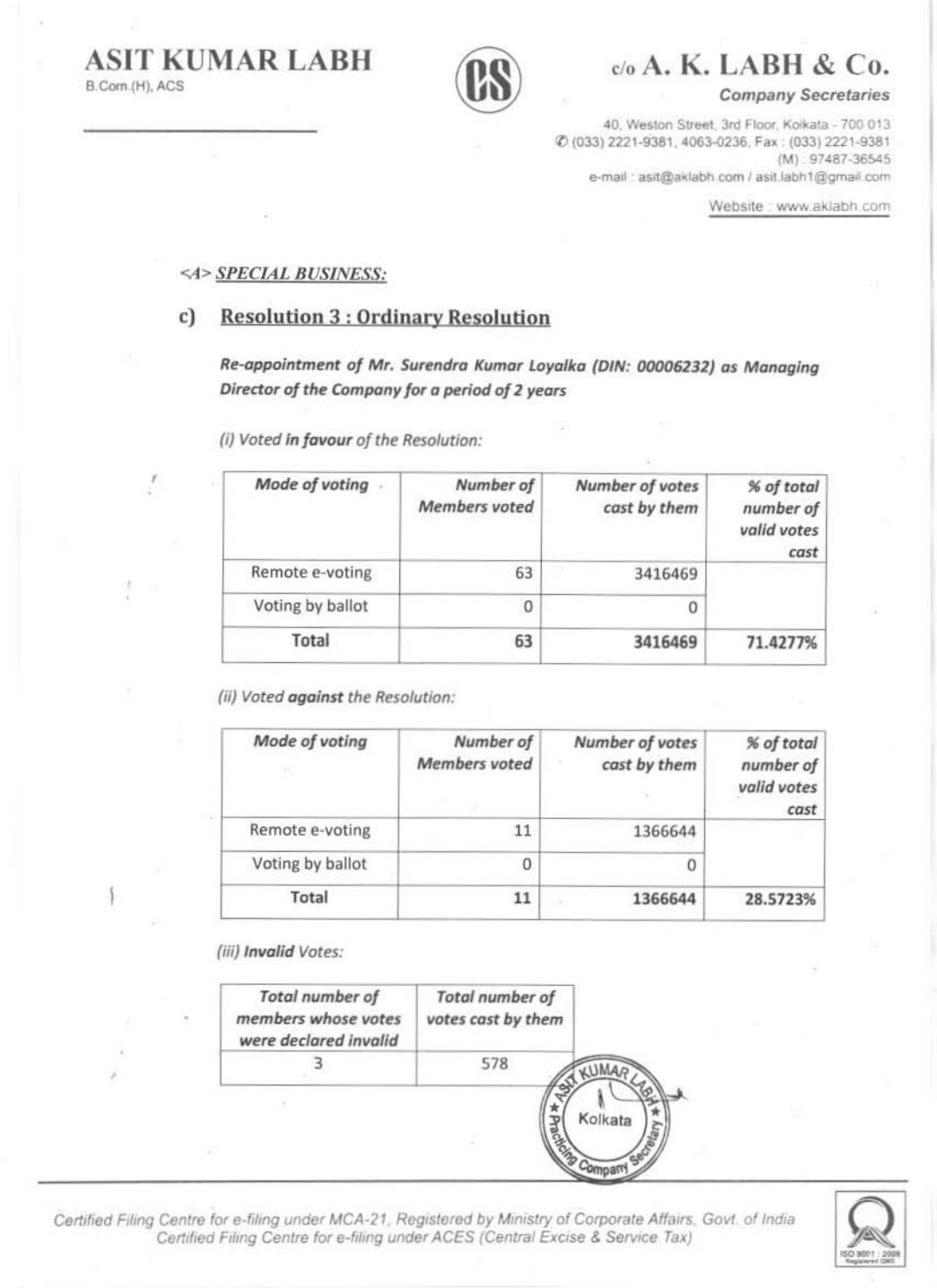

 $C<sub>0</sub>$  A. K. LABH & Co.

**Company Secretaries** 

40, Weston Street, 3rd Floor, Kolkata - 700 013 Ø (033) 2221-9381, 4063-0236, Fax: (033) 2221-9381  $(M) : 97487 - 36545$ e-mail: asit@aklabh.com / asit.labh1@gmail.com

Website : www.aklabh.com

#### **Resolution 4: Ordinary Resolution** d)

Appointment of Mr. Varun Loyalka (DIN: 07315452) as Joint Managing Director of the Company for a period of 3 years

(i) Voted in favour of the Resolution:

| Mode of voting   | Number of<br>Members voted | Number of votes<br>cast by them | % of total<br>number of<br>valid votes<br>cast |
|------------------|----------------------------|---------------------------------|------------------------------------------------|
| Remote e-voting  | 63                         | 3416469                         |                                                |
| Voting by ballot | 0                          | 0                               |                                                |
| Total            | 63                         | 3416469                         | 71.4277%                                       |

(ii) Voted against the Resolution:

| Mode of voting   | Number of<br><b>Members</b> voted | Number of votes<br>cast by them | % of total<br>number of<br>valid votes<br>cast |
|------------------|-----------------------------------|---------------------------------|------------------------------------------------|
| Remote e-voting  |                                   | 1366644                         | <b>EX</b>                                      |
| Voting by ballot | 0                                 | 0                               |                                                |
| Total            |                                   | 1366644                         | 28.5723%                                       |

Company

(iii) Invalid Votes:

| <b>Total number of</b><br>members whose votes<br>were declared invalid | <b>Total number of</b><br>votes cast by them |         |
|------------------------------------------------------------------------|----------------------------------------------|---------|
|                                                                        |                                              |         |
|                                                                        |                                              | Kolkate |

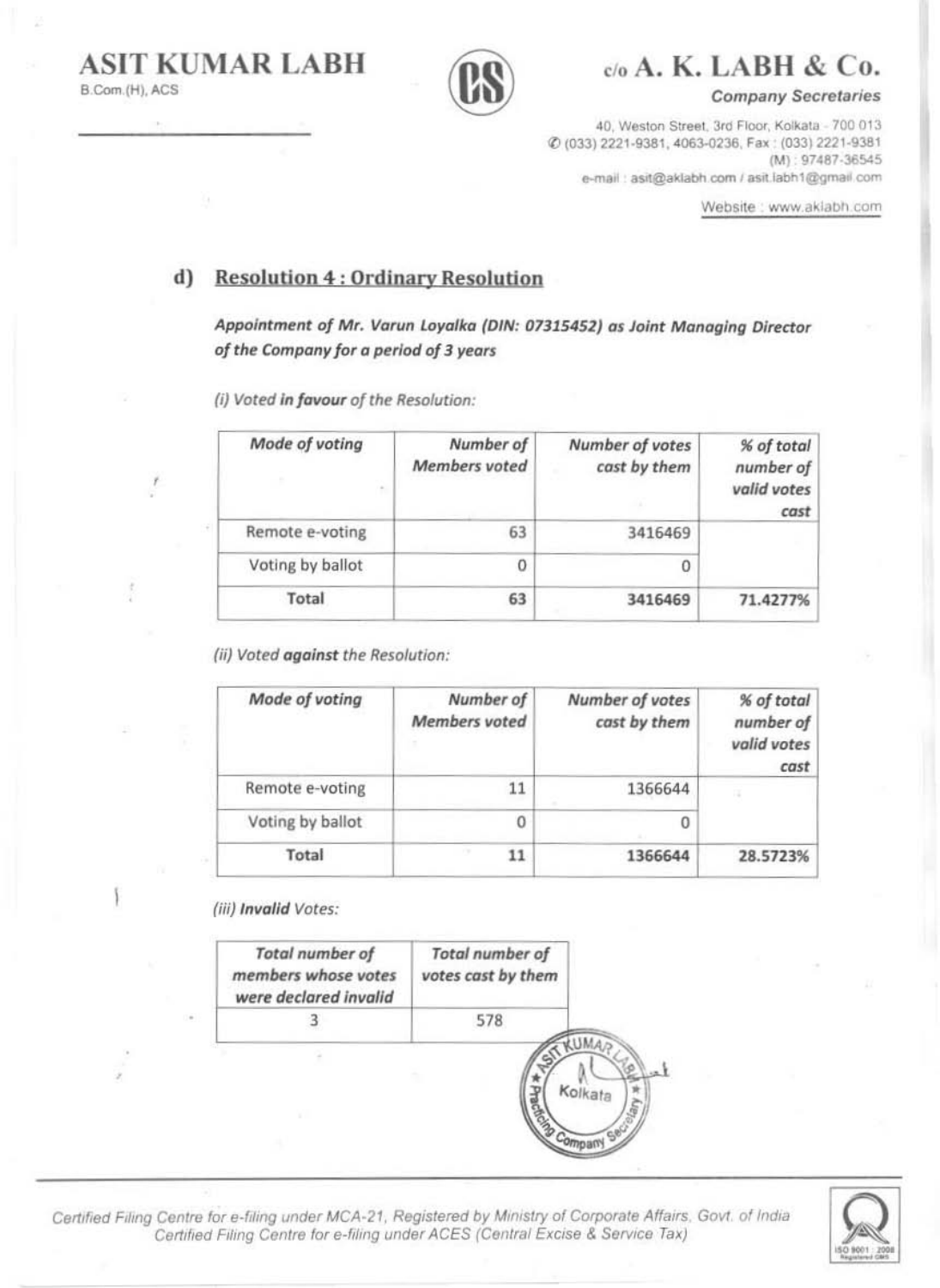B.Com.(H), ACS



 $c/a$  A. K. LABH & Co.

**Company Secretaries** 

40, Weston Street, 3rd Floor, Kolkata - 700 013 0 (033) 2221-9381, 4063-0236, Fax: (033) 2221-9381 (M): 97487-36545 e-mail: asit@aklabh.com / asit.labh1@gmail.com

Website: www.aklabh.com

8. All the resolutions proposed hereinabove have been passed with requisite majority.

9. The physical ballot forms, remote e-voting register and other related papers / registers and records shall remain in my safe custody until the Chairman of the meeting considers. approves and signs the minutes in this regard and thereafter it will be handed over to Company Secretary as authorised by the Board of Directors for safe keeping.

Thanking You,

'Yours truly

(CS ASIT KUMAR LABH) **Practicing Company Secretary** ACS-32891/CP No. - 14664

**KUMAA** Kolkata omparry

Place: Kolkata Dated: 25.09.18